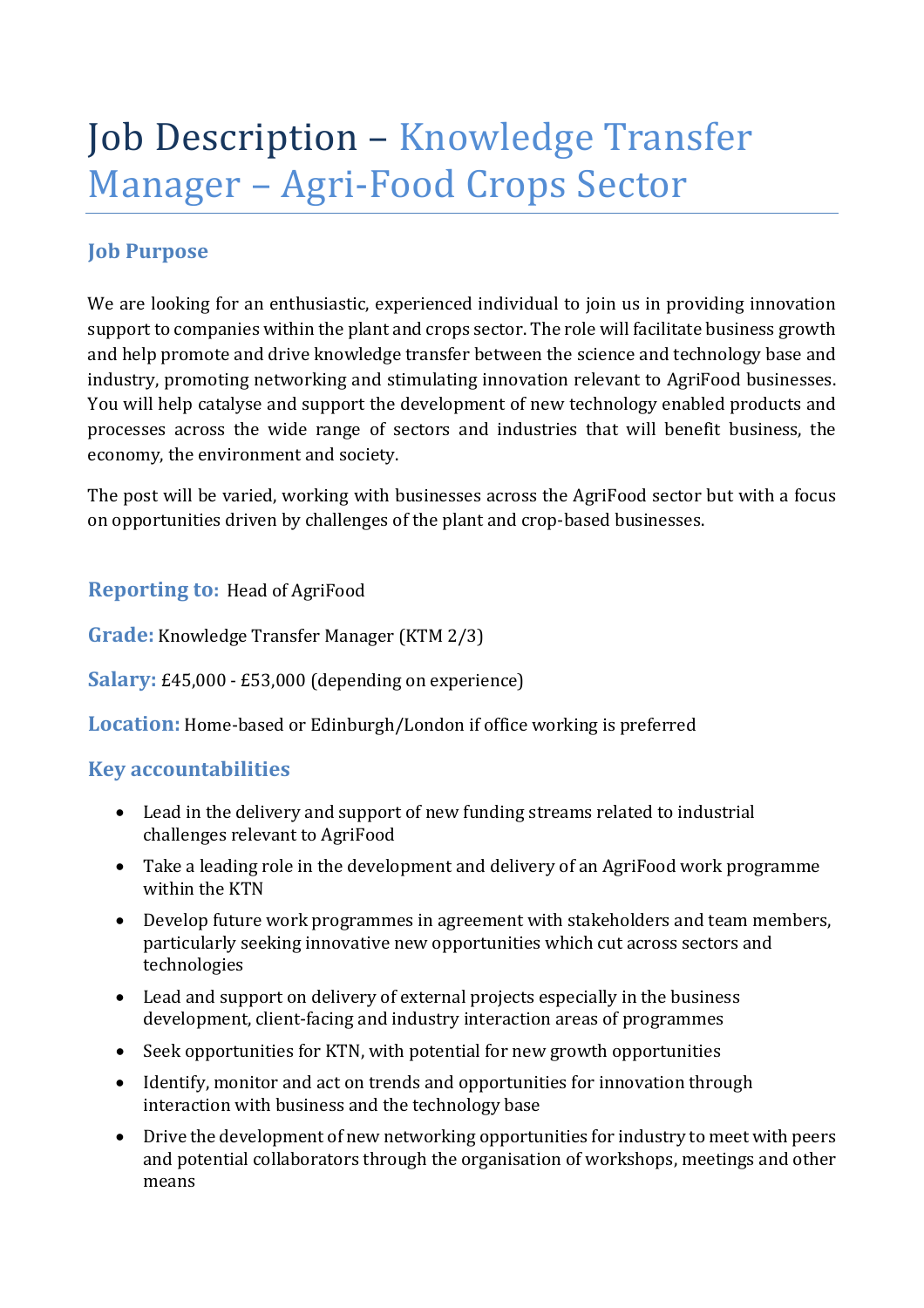- Ensure that industry is aware of the funding opportunities within the AgriFood research and innovation sphere
- Actively engage and visit companies, research institutions and universities, mainly within the UK, to understand their R&D needs and innovation capabilities.

## **Job responsibilities**

- Take a leading role to understand the business needs and opportunities for the growth of UK Industry and the scientific capabilities of the research base, and work closely with the AgriFood team in facilitating the transfer of knowledge within and between these groups and the establishment of new collaborations
- Understand and facilitate access to Knowledge Transfer support mechanisms for businesses and to help develop funding and investment applications
- Promote the benefits of KTN and innovation within a business context to the UK sector including the preparation of promotional material and the use of various media
- Display and maintain a good commercial awareness in a broad range of topics of relevance to the UK capability
- Liaise closely with KTN staff in all communities to ensure a good understanding of other sector activities, to ensure well informed and integrated working
- Make a leading contribution to the writing of articles for newsletters and blogs of interest to our members
- Lead on the organisation of meetings, workshops, networking events and exchange programmes in a variety of commercial and scientific areas
- Undertake necessary administrative duties including the timely completion of accurate reports, meeting minutes and expenses
- Work within the KTN structure in a flexible manner, e.g. take part in joint activities with colleagues in other teams.

## **Experience and qualifications**

- A degree in a relevant life science or engineering area is required. A post-graduate qualification in a similar field is preferred but not essential
- Several years experience preferably at a business level within the sector or in a KT or University environment is required, with delivery and/or client-facing roles in a business-relevant field in the private sector desirable
- Experience of delivering significant projects for external customers or working with industrial collaborators would be advantageous
- An awareness of knowledge transfer or business development processes is required.